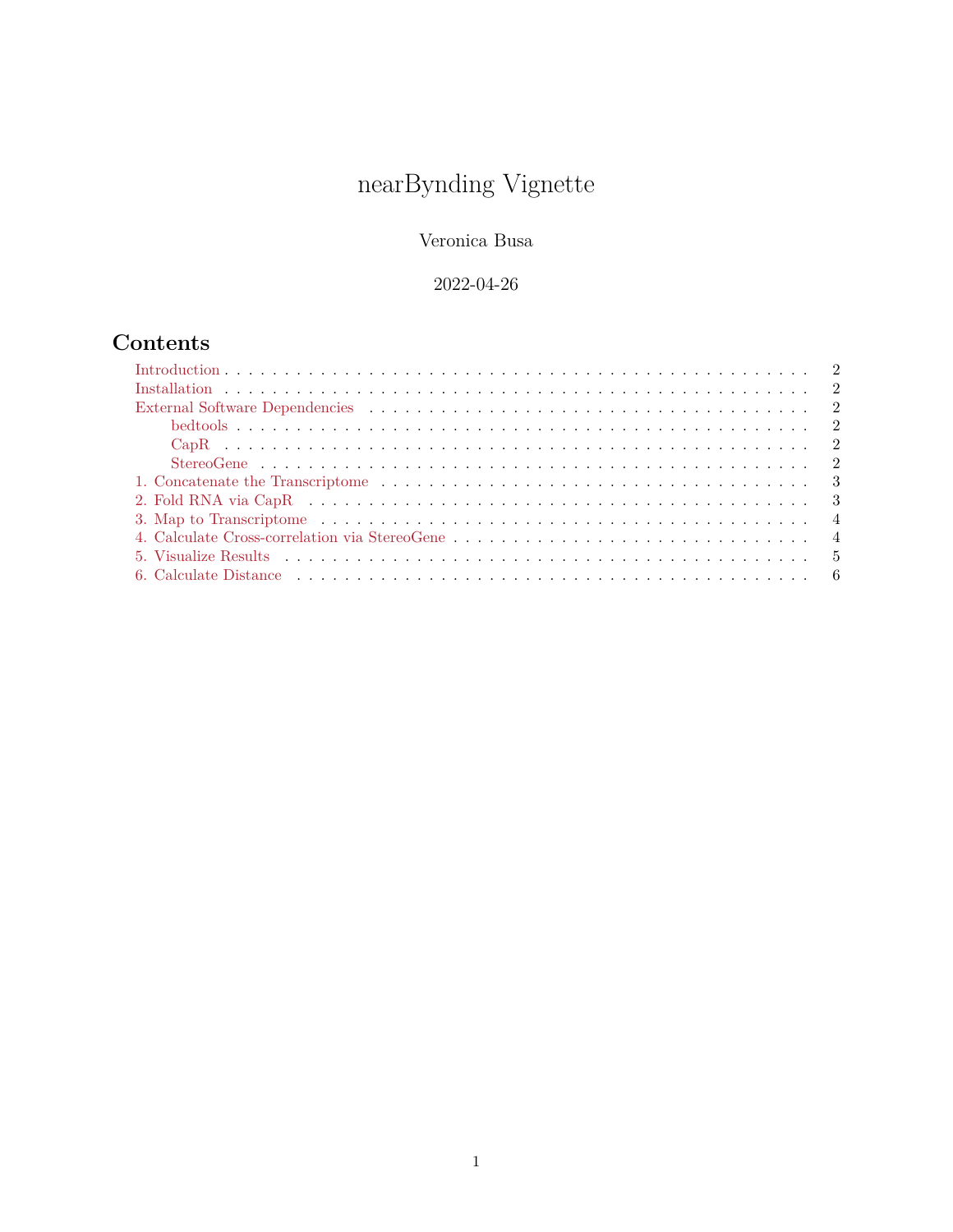# <span id="page-1-0"></span>**Introduction**

nearBynding is a package designed to discern annotated RNA structures proximal to protein binding. nearBynding allows users to annotate RNA structure contexts via CapR or input their own annotations in BED/bedGraph format. It accomodates protein binding information from CLIP-seq experiments as either aligned CLIP-seq reads or peak-called intervals. This vignette will walk you through:

- \* The external software necessary to support this pipeline
- \* Creating a concatenated transcriptome
- \* Extracting and folding RNA from the transcriptome via CapR
- \* Mapping protein-binding and RNA structure information onto a transcriptome
- \* Running StereoGene to identify RNA structure proximal to protein binding
- \* Visualizing binding results
- \* Determining the distance between binding contexts

Before running any of these examples, it is highly recommended that the user establishes a new empty directory and uses setwd() to make certain that all outputs are deposited there. Some of the functions below create multiple output files.

# <span id="page-1-1"></span>**Installation**

```
if(!requireNamespace("BiocManager", quietly = TRUE))
    install.packages("BiocManager")
BiocManager::install("nearBynding")
```
# <span id="page-1-2"></span>**External Software Dependencies**

Add all dependency directories to your PATH after installation.

#### <span id="page-1-3"></span>**bedtools**

bedtools is available for installation [here.](https://bedtools.readthedocs.io/en/latest/content/installation.html)

Installation instructions will vary by operating system.

#### <span id="page-1-4"></span>**CapR**

Download the zip file from the [github repository,](https://github.com/fukunagatsu/CapR) unzip the file, and move it to a directory where you want to permanently store the function.

In the command line, access the folder where the unzipped file is stored.

```
cd CapR-master
make
./CapR
```
If installation is successful, the final line will output

Error: The number of argument is invalid.

#### <span id="page-1-5"></span>**StereoGene**

Download the zip file from the [github repository,](https://github.com/favorov/stereogene) unzip the file, and move it to a directory where you want to permanently store the function.

In the command line, access the folder where the unzipped file is stored.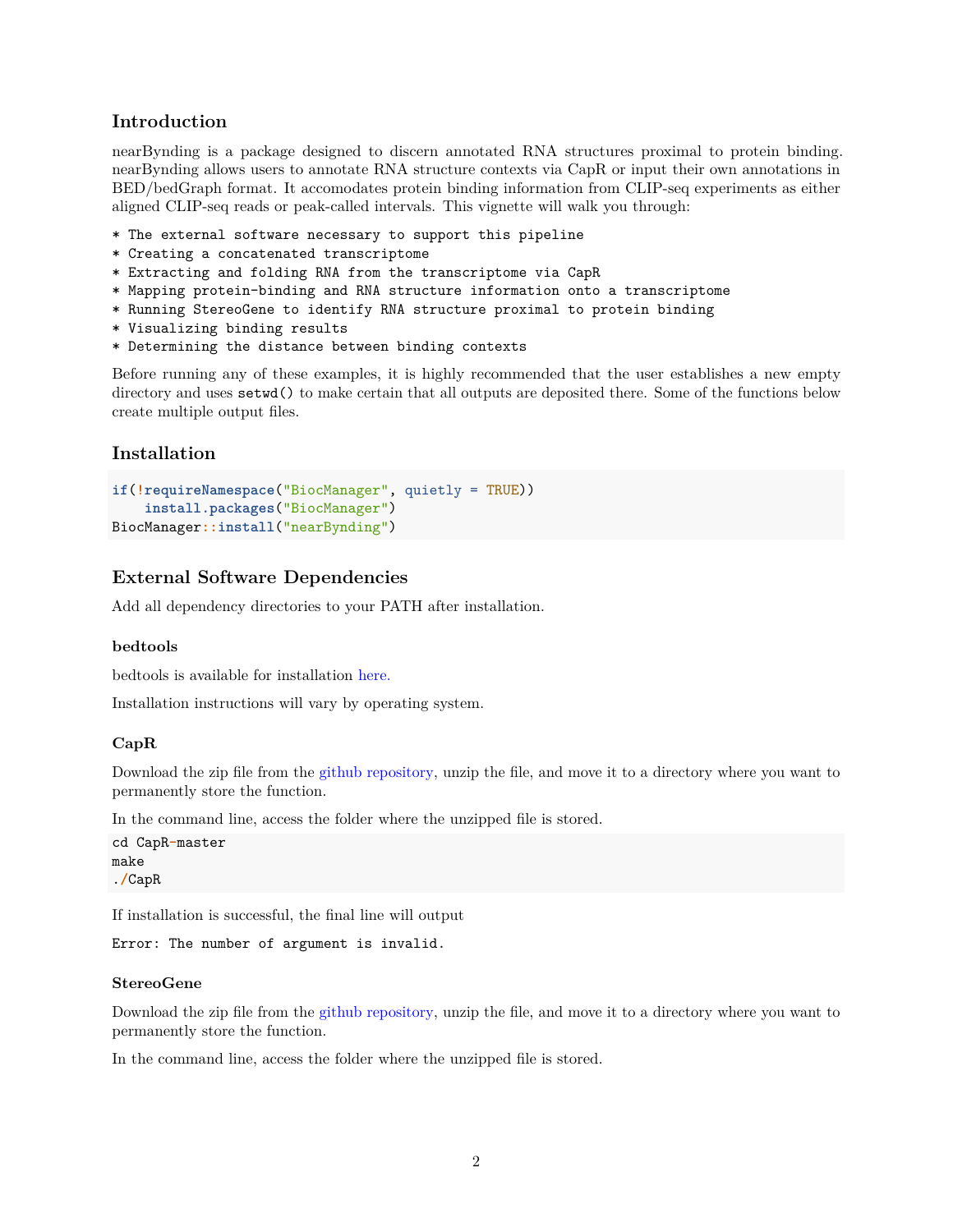```
cd stereogene-master
cd src
make
./stereogene -h
```
If installation is successful, the final line will output a menu of argument options.

# <span id="page-2-0"></span>**1. Concatenate the Transcriptome**

Although nearBynding is designed to support whole-genome analyses, we will exclusively be evaluating protein-coding genes of chromosomes 4 and 5 through this vignette.

First, a list of transcripts must be identified for analysis. A recommended criterium for selection is that the transcripts be expressed in the cell type used for CLIP-seq experiments. For this vignette, 50 random transcripts have been selected, and the 3'UTR structure of each transcript will be used for analysis, though any region of a transcript such as 5'UTR or CDS could be assessed instead.

This step creates a chain file that will be used to map the selected regions of transcripts end-to-end, excluding the intergenic regions and undesired transcripts that comprise the majority of the genome.

```
# load transcript list
load(system.file("extdata/transcript_list.Rda", package="nearBynding"))
# get GTF file
gtf<-system.file("extdata/Homo_sapiens.GRCh38.chr4&5.gtf",
                    package="nearBynding")
GenomeMappingToChainFile(genome_gtf = gtf,
                        out_chain_name = "test.chain",
                        RNA_fragment = "three_prime_utr",
                        transcript_list = transcript_list,
                        alignment = "hg38")
```
A file containing the sizes of each concatenated chromosome in the chain file will be required for downstream analysis.

```
getChainChrSize(chain = "test.chain",
                out chr = "chr4and5 3UTR.size")
```
# <span id="page-2-1"></span>**2. Fold RNA via CapR**

In order to fold the 3'UTRs, the sequences must first be extracted. This is achieved with the following code:

```
ExtractTranscriptomeSequence(transcript_list = transcript_list,
                    ref_genome = "Homo_sapiens.GRCh38.dna.primary_assembly.fa",
                    genome_gtf = gtf,RNA_fragment = "three_prime_utr",
                    exome_prefix = "chr4and5_3UTR")
```
The reference genome can be found through [Ensembl,](ftp://ftp.ensembl.org/pub/release-100/fasta/homo_sapiens/dna/) but for users who do not want to download that 3.2GB file for the sake of this vignette, the FASTA output of the above code is available via:

```
chr4and5_3UTR.fa <- system.file("extdata/chr4and5_3UTR.fa",
                                package="nearBynding")
```
These sequences can then be submitted to CapR for folding.

```
runCapR(in_file = chr4and5_3UTR.fa)
```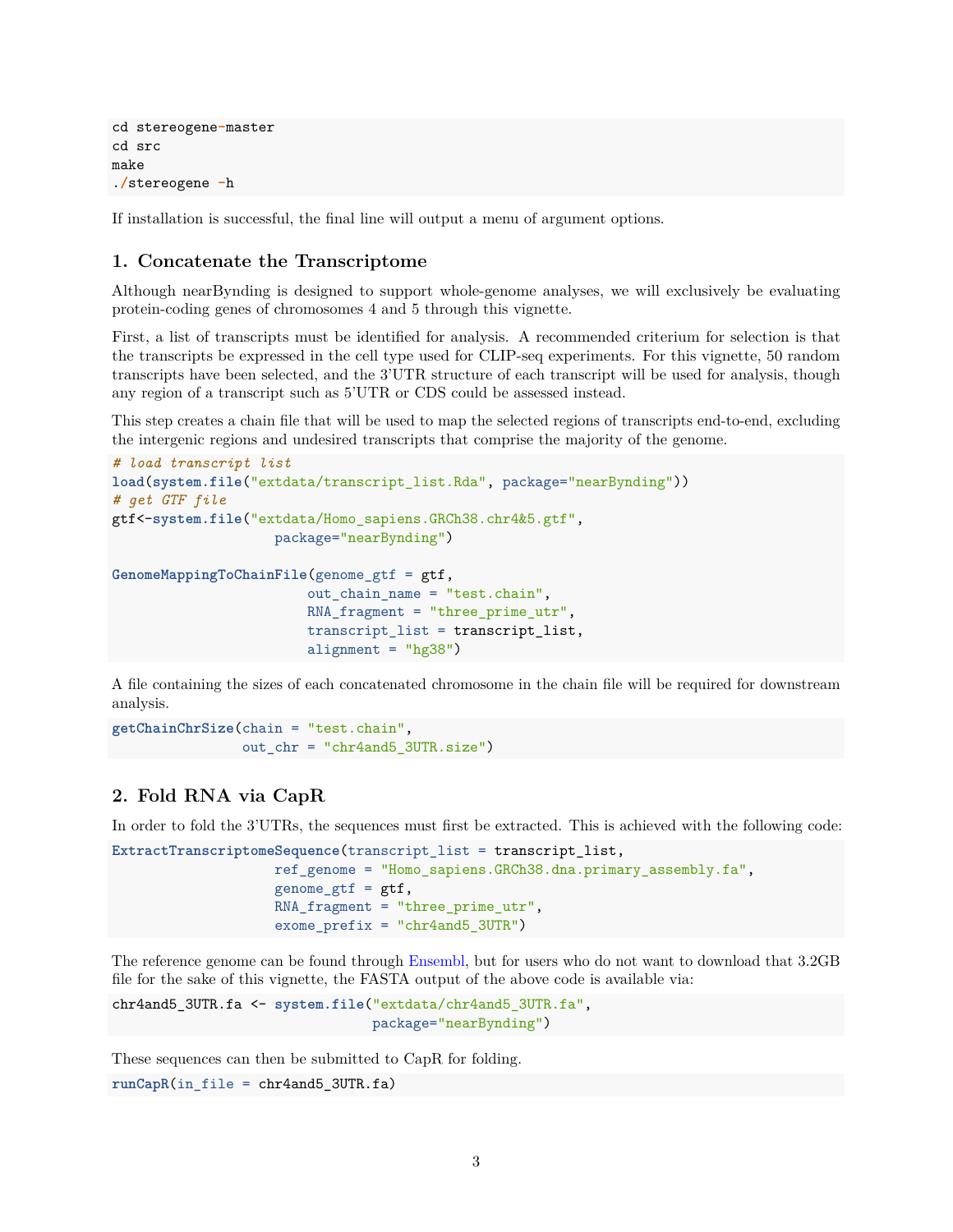Warning: This step can take hours or even days depending on how many transcripts are submitted, how long the RNA fragments are, and the maximum distance between base-paired nucleotides submitted to the CapR algorithm.

## <span id="page-3-0"></span>**3. Map to Transcriptome**

The nearBynding pipeline can accomodate either a BAM file of aligned CLIP-seq reads or a BED file of peak intervals. BAM files must be sorted and converted to a bedGraph file first, whereas BED files can be read-in directly.

#### **BAM file input**

```
bam <- system.file("extdata/chr4and5.bam", package="nearBynding")
sorted_bam<-sortBam(bam, "chr4and5_sorted")
```

```
CleanBAMtoBG(in_bam = sorted_bam)
```
#### **Map Protein Binding and RNA Structure to the Transcriptome**

BED or bedGraph files can then be mapped onto the concatenated transcriptome using the chain file created by GenomeMappingToChainFile(). This way, only the protein binding from transcriptomic regions of interest will be considered in the final protein binding analysis.

```
liftOverToExomicBG(input = "chr4and5_sorted.bedGraph",
                    chain = "test.chain",
                    chrom_size = "chr4and5_3UTR.size",
                    output_bg = "chr4and5_liftOver.bedGraph")
```
For BED file inputs, use the additional argument format = "BED".

The RNA structure information from the CapR output also needs to mapped onto the concatenated transcriptome. There are six different binding contexts calculated by CapR – *stem*, *hairpin*, *multibranch*, *exterior*, *internal*, and *bulge*. processCapRout() parses the CapR output, converts it into six separate bedGraph files, and then performs liftOverToExomic() for all the files.

For this sake of this vignette, the CapR outfile is available:

```
processCapRout(CapR_outfile = system.file("extdata/chr4and5_3UTR.out",
                                            package="nearBynding"),
                chain = "test.chain",
                output_prefix = "chr4and5_3UTR",
                chrom_size = "chr4and5_3UTR.size",
                genome_gtf = gtf,RNA_fragment = "three_prime_utr")
```
It is possible for users to input their own RNA structure information rather than using CapR. The information should be in BED file format and can be input into liftOverToExomicBG() to map the RNA structure data to the same transcriptome as the protein binding data.

#### <span id="page-3-1"></span>**4. Calculate Cross-correlation via StereoGene**

This is the process that directly answers the question, "What does RNA structure look like around where the protein is binding?" StereoGene is used to calculate the cross-correlation between RNA structure and protein binding in order to visualize the RNA structure landscape surrounding protein binding.

If CapR is used to determine RNA structure, runStereogeneOnCapR() initiates StereoGene for a given protein against all CapR-generated RNA structure contexts.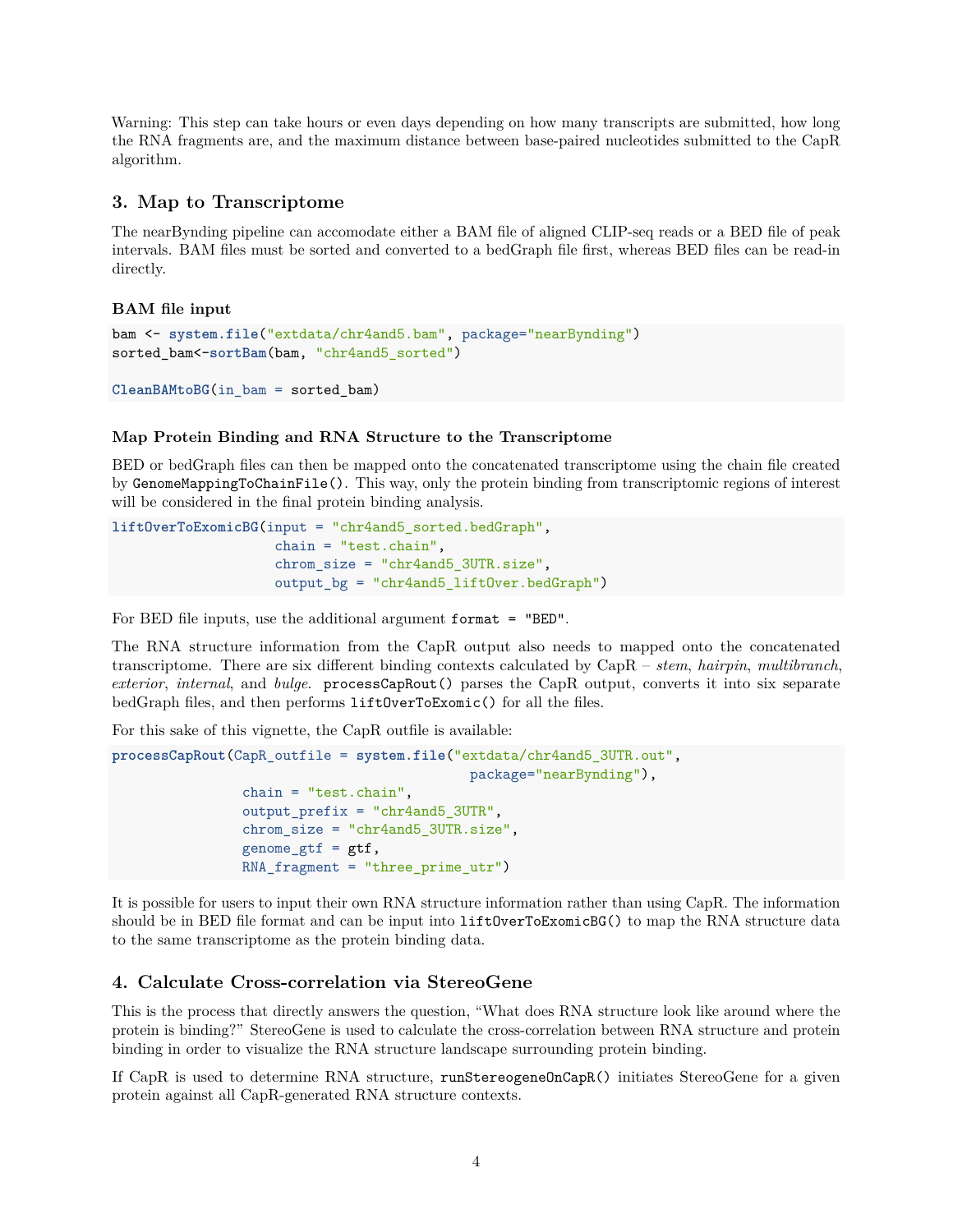For the sake of this vignette, use outfiles() to pull the StereoGene output files to your local directory if you do not want to run StereoGene.

```
runStereogeneOnCapR(protein_file = "chr4and5_liftOver.bedGraph",
                    chrom size = "chr4and5 3UTR.size",
                    name_config = "chr4and5_3UTR.cfg",
                    input_prefix = "chr4and5_3UTR")
```
If external RNA structure data is being tested, runStereogene() initiates analysis for a given protein and a single RNA structure context.

Note: The input track file order matters! The correct order is:

- 1) RNA structure
- 2) protein binding

Otherwise, data visualization will be inverted and all downstream analysis will be backwards.

```
runStereogene(track_files = c("chr4and5_3UTR_stem_liftOver.bedGraph",
                                "chr4and5_liftOver.bedGraph"),
                name_config = "chr4and5_3UTR.cfg")
```
# <span id="page-4-0"></span>**5. Visualize Results**

The cross-correlation output of StereoGene can be visualized as either a heatmap or a line plot. Examples of both are below.

For CapR-derived RNA structure, all six contexts can be viewed simultaneously.

```
visualizeCapRStereogene(CapR_prefix = "chr4and5_3UTR",
                        protein_file = "chr4and5_liftOver",
                        heatmap = TRUE,
                        out_file = "all_contexts_heatmap",
                        x_lim = c(-500, 500))
visualizeCapRStereogene(CapR_prefix = "chr4and5_3UTR",
                        protein_file = "chr4and5_liftOver",
                        x_lim = c(-500, 500),
                        out_file = "all_contexts_line",
                        y_lim = c(-18, 22))
```


Warning: This step may take up to an hour for a full transcriptome.

Alternatively, a single context can be viewed at a time.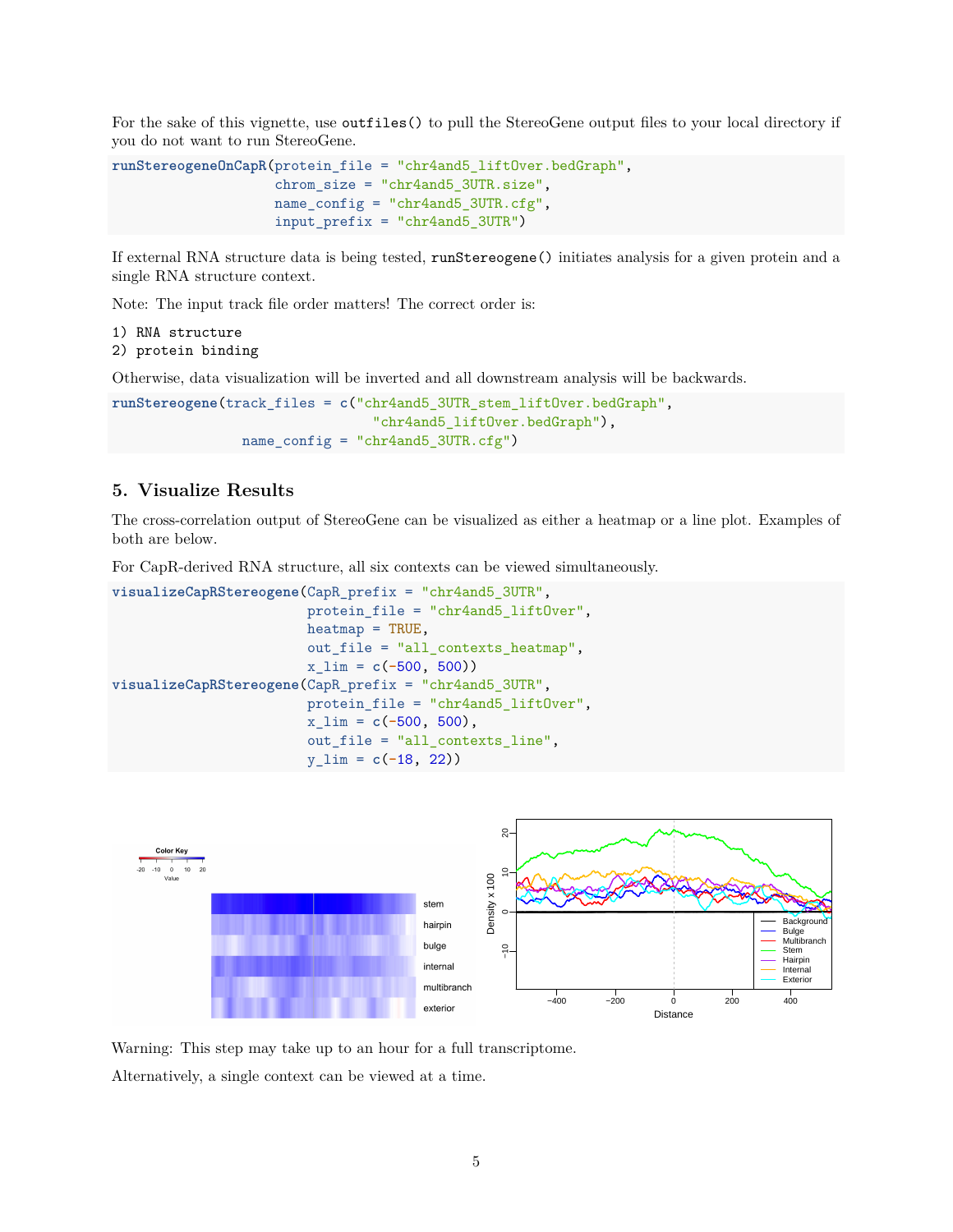```
visualizeStereogene(context_file = "chr4and5_3UTR_stem_liftOver",
                    protein_file = "chr4and5_liftOver",
                    out_file = "stem_line",
                    x_lim = c(-500, 500))
visualizeStereogene(context_file = "chr4and5_3UTR_stem_liftOver",
                    protein_file = "chr4and5_liftOver",
                    heatmap = TRUE,out file = "stem heatmap",
                    x_lim = c(-500, 500))
```


Although this specific, limited example does not provide a particularly visually stimulating image, larger data sets (which provide many more StereoGene windows) result in narrower peaks and less noise.

### <span id="page-5-0"></span>**6. Calculate Distance**

In order to determine the similarity of two binding contexts, we can calculate the Wasserstein distance between curves. A small value suggests two binding contexts are very similar, whereas larger values suggest substantial differences.

For example, calculate the distance between the stem and hairpin contexts visualized above.

```
bindingContextDistance(RNA_context = "chr4and5_3UTR_stem_liftOver",
                        protein_file = "chr4and5_liftOver",
                        RNA context 2 = "chr4and5 3UTR hairpin liftOver")
#> [1] 11.75237
```
Now compare it to the distance between internal and hairpin contexts.

```
bindingContextDistance(RNA_context = "chr4and5_3UTR_internal_liftOver",
                        protein_file = "chr4and5_liftOver",
                        RNA_context_2 = "chr4and5_3UTR_hairpin_liftOver")
```

```
#> [1] 1.788653
```
We can see that the stem context is less similar to the hairpin context than the internal context, and this is reflected in the calculated distances.

*Questions? Comments? Please email Veronica Busa at [vbusa1@jhmi.edu](mailto:vbusa1@jhmi.edu)*

```
sessionInfo()
#> R version 4.2.0 RC (2022-04-21 r82226)
#> Platform: x86_64-pc-linux-gnu (64-bit)
#> Running under: Ubuntu 20.04.4 LTS
#>
```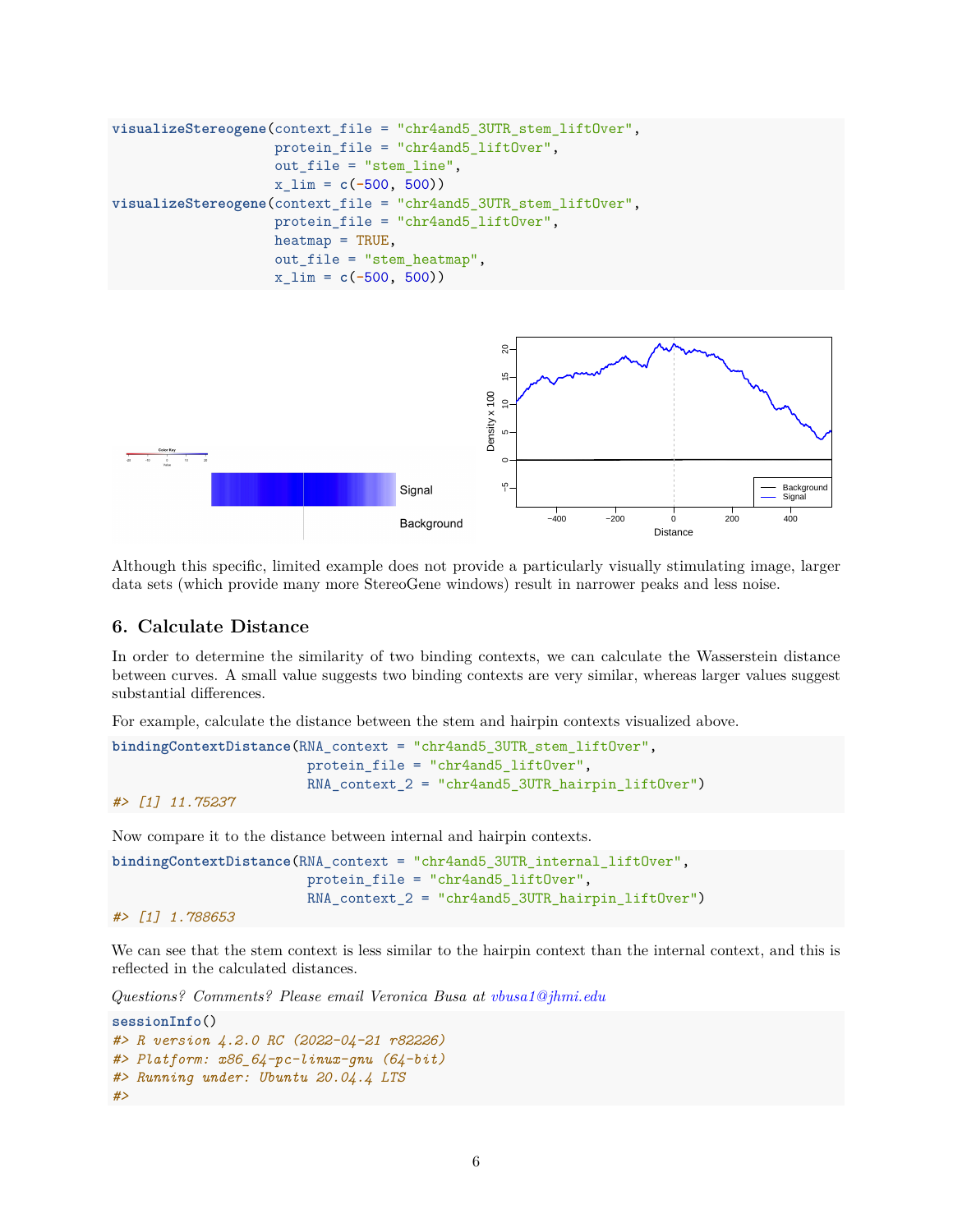```
#> Matrix products: default
#> BLAS: /home/biocbuild/bbs-3.16-bioc/R/lib/libRblas.so
#> LAPACK: /home/biocbuild/bbs-3.16-bioc/R/lib/libRlapack.so
#>
#> locale:
#> [1] LC_CTYPE=en_US.UTF-8 LC_NUMERIC=C
#> [3] LC_TIME=en_GB LC_COLLATE=C
#> [5] LC_MONETARY=en_US.UTF-8 LC_MESSAGES=en_US.UTF-8
#> [7] LC_PAPER=en_US.UTF-8 LC_NAME=C
#> [9] LC_ADDRESS=C LC_TELEPHONE=C
#> [11] LC_MEASUREMENT=en_US.UTF-8 LC_IDENTIFICATION=C
#>
#> attached base packages:
#> [1] stats4 stats graphics grDevices utils datasets methods
#> [8] base
#>
#> other attached packages:
#> [1] Rsamtools_2.13.0 Biostrings_2.65.0 XVector_0.37.0
#> [4] GenomicRanges_1.49.0 GenomeInfoDb_1.33.0 IRanges_2.31.0
#> [7] S4Vectors_0.35.0 BiocGenerics_0.43.0 nearBynding_1.7.0
#>
#> loaded via a namespace (and not attached):
#> [1] bitops_1.0-7
#> [2] matrixStats_0.62.0
#> [3] bit64_4.0.5
#> [4] filelock_1.0.2
#> [5] progress_1.2.2
#> [6] httr_1.4.2
#> [7] tools_4.2.0
#> [8] utf8_1.2.2
#> [9] R6_2.5.1
#> [10] KernSmooth_2.23-20
#> [11] DBI_1.1.2
#> [12] colorspace_2.0-3
#> [13] tidyselect_1.1.2
#> [14] prettyunits_1.1.1
#> [15] bit_4.0.4
#> [16] curl_4.3.2
#> [17] compiler_4.2.0
#> [18] cli_3.3.0
#> [19] Biobase_2.57.0
#> [20] xml2_1.3.3
#> [21] DelayedArray_0.23.0
#> [22] rtracklayer_1.57.0
#> [23] caTools_1.18.2
#> [24] scales_1.2.0
#> [25] rappdirs_0.3.3
#> [26] stringr_1.4.0
#> [27] digest_0.6.29
#> [28] rmarkdown_2.14
#> [29] R.utils_2.11.0
#> [30] pkgconfig_2.0.3
#> [31] htmltools_0.5.2
```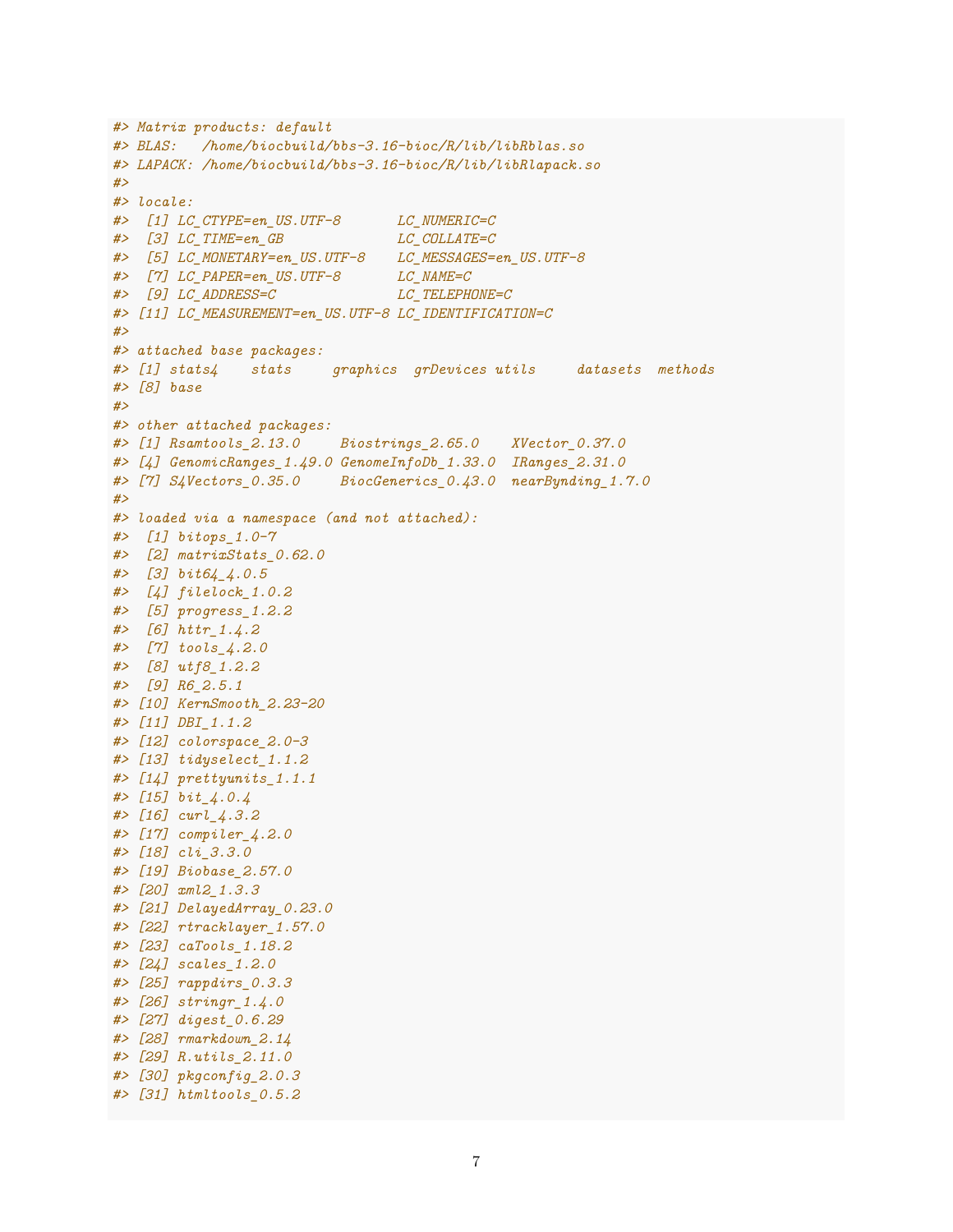```
#> [32] MatrixGenerics_1.9.0
#> [33] dbplyr_2.1.1
#> [34] fastmap_1.1.0
#> [35] rlang_1.0.2
#> [36] RSQLite_2.2.12
#> [37] TxDb.Hsapiens.UCSC.hg19.knownGene_3.2.2
#> [38] BiocIO_1.7.0
#> [39] generics_0.1.2
#> [40] BiocParallel_1.31.0
#> [41] gtools_3.9.2
#> [42] dplyr_1.0.8
#> [43] R.oo_1.24.0
#> [44] RCurl_1.98-1.6
#> [45] magrittr_2.0.3
#> [46] GenomeInfoDbData_1.2.8
#> [47] transport_0.12-2
#> [48] Matrix_1.4-1
#> [49] Rcpp_1.0.8.3
#> [50] munsell_0.5.0
#> [51] fansi_1.0.3
#> [52] lifecycle_1.0.1
#> [53] R.methodsS3_1.8.1
#> [54] stringi_1.7.6
#> [55] yaml_2.3.5
#> [56] SummarizedExperiment_1.27.0
#> [57] zlibbioc_1.43.0
#> [58] gplots_3.1.3
#> [59] BiocFileCache_2.5.0
#> [60] grid_4.2.0
#> [61] blob_1.2.3
#> [62] parallel_4.2.0
#> [63] crayon_1.5.1
#> [64] lattice_0.20-45
#> [65] GenomicFeatures_1.49.0
#> [66] hms_1.1.1
#> [67] KEGGREST_1.37.0
#> [68] knitr_1.38
#> [69] pillar_1.7.0
#> [70] rjson_0.2.21
#> [71] biomaRt_2.53.0
#> [72] XML_3.99-0.9
#> [73] glue_1.6.2
#> [74] evaluate_0.15
#> [75] data.table_1.14.2
#> [76] png_0.1-7
#> [77] vctrs_0.4.1
#> [78] gtable_0.3.0
#> [79] purrr_0.3.4
#> [80] assertthat_0.2.1
#> [81] cachem_1.0.6
#> [82] ggplot2_3.3.5
#> [83] xfun_0.30
#> [84] restfulr_0.0.13
```